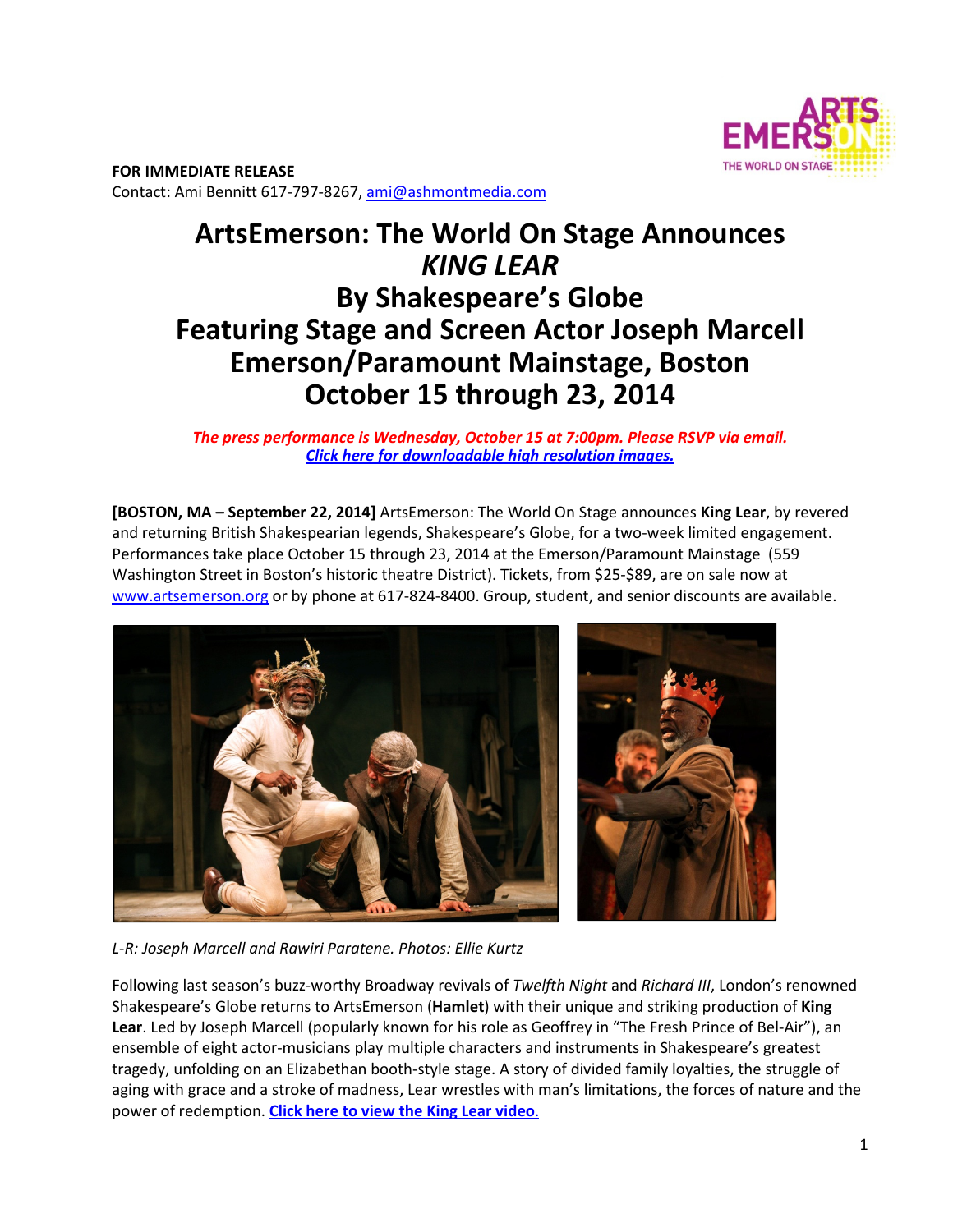#### **Shakespeare's Globe**

Shakespeare's Globe has become one of the most popular visitor destinations in the UK, at the heart of the regeneration of London's Bankside. Shakespeare's Globe is a charity and continues to operate without annual government funding. Under the leadership of Artistic Director Dominic Dromgoole, the theatre season plays in repertory from April to October annually, and has gained an international reputation for performance excellence. Globe Education, directed by Patrick Spottiswoode, is one of the largest arts education departments in the country, and shares its approaches to the teaching of Shakespeare with over 100,000 students a year. Shakespeare's Globe Tour and Exhibition is open all year round and is the world's only permanent exhibition dedicated to Shakespeare's theatrical career. Other on‐site facilities include the Swan Bar and Brassiere and private entertaining rooms, with stunning views over the River Thames. The Globe Shop sells a wide range of gifts and books, aimed to increase the enjoyment and understanding of Shakespeare.

#### **King Lear**

OCT 15 ‐23, 2014 Shakespeare's Globe (United Kingdom) Directed by Bill Buckhurst Emerson/Paramount Center

### **Performance Schedule**

| Wednesday, October 15, 2014 | 7:00PM |
|-----------------------------|--------|
| Thursday, October 16, 2014  | 7:30PM |
| Friday, October 17, 2014    | 8:00PM |
| Saturday, October 18, 2014  | 2:00PM |
| Saturday, October 18, 2014  | 8:00PM |
| Sunday, October 19, 2014    | 2:00PM |
| Tuesday, October 21, 2014   | 7:30PM |
| Wednesday, October 22, 2014 | 2:00PM |
| Wednesday, October 22, 2014 | 7:30PM |
| Thursday, October 23, 2014  | 7:30PM |

### **2014-2015: ArtsEmerson's Fifth Anniversary Season at a Glance Click here to view the season video.**

| Production                             | Company/Artist              | Region                   |
|----------------------------------------|-----------------------------|--------------------------|
| <b>Traces</b>                          | Les 7 doigts de la main     | Montreal, Canada         |
| <b>King Lear</b>                       | Shakespeare's Globe         | London, United Kingdom   |
| <b>The Magic Flute</b>                 | Isango Ensemble             | Capetown, South Africa   |
| The Old Man and the Old Moon           | PigPen Theatre Co.          | New York, NY             |
| The Trip to Bountiful                  | <b>Center Theatre Group</b> | Los Angeles, CA          |
| <b>Breath &amp; Imagination</b>        | Daniel Beaty                | Boston, MA               |
| <b>Green Porno, Live On Stage</b>      | Les Visiteurs du Soir       | New York, NY             |
| <b>Tristan &amp; Yseult</b>            | Kneehigh                    | Cornwall, United Kingdom |
| The Muse and Morros: 30 Years of       | Culture Clash               | Los Angeles, CA          |
| <b>Revolutionary Comedy Remastered</b> |                             |                          |
| <b>Ulysses on Bottles</b>              | Israeli Stage               | Boston, MA               |
| <b>Needles and Opium</b>               | Ex Machina/Robert Lepage    | Montreal, Canada         |
| The Grand Parade (of the 20th Century) | Double Edge Theatre         | Ashfield, MA             |